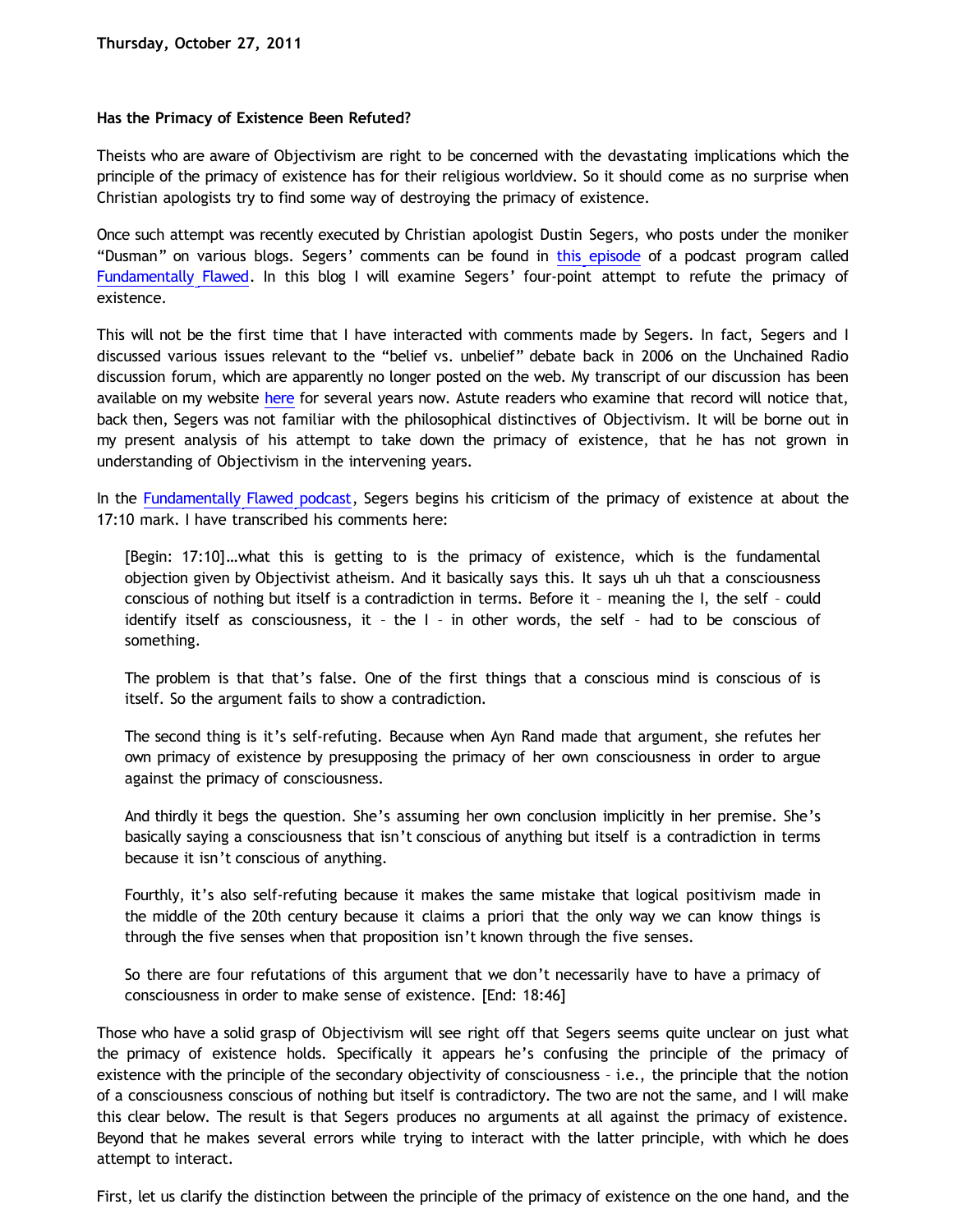principle of the secondary objectivity of consciousness on the other.

The primacy of existence has to do with the *relationship* between consciousness and its objects. It specifically holds that *the objects of consciousness exist independent of the activity by which a subject is conscious of those objects*. This is not identical to the view that consciousness conscious only itself is a contradiction.

I have already written extensively about the primacy of existence – what it is and how it defeats theism. Readers who are unfamiliar with it can see the following entries on my blog:

[How Theism Violates the Primacy of Existence](http://bahnsenburner.blogspot.com/2010/02/how-theism-violates-primacy-of.html)

[The Inherent Subjectivism of God-belief](http://bahnsenburner.blogspot.com/2008/12/inherent-subjectivism-of-god-belief.html)

[The Axioms and the Primacy of Existence](http://bahnsenburner.blogspot.com/2006/12/axioms-and-primacy-of-existence.html)

[Theism and Subjective Metaphysics](http://bahnsenburner.blogspot.com/2006/12/theism-and-subjective-metaphysics.html)

[Confessions of a Vantillian Subjectivist](http://bahnsenburner.blogspot.com/2006/03/confessions-of-vantillian-subjectivist.html)

Readers may also find the following articles on [my website](http://katholon.com/writings.htm) helpful:

[The Primacy of Existence: A Validation](http://katholon.com/poe.htm)

[The Argument from Metaphysical Primacy: A Debate](http://katholon.com/DBvPM1005.htm)

It should be clear from listening to Segers' comments that he says nothing about the proper relationship between consciousness and its objects, and thus offers no criticisms whatsoever of the primacy of existence.

To be sure, however, the principle of the secondary objectivity of consciousness, which is what Segers' comments actually pertain to, does in fact pose its own challenges to the theistic worldview. I have already shown how this is a problem for theism here:

[Before the Beginning: The Problem of Divine Lonesomeness](http://bahnsenburner.blogspot.com/2008/07/before-beginning-problem-of-divine.html)

Attentive readers of this last entry will note that my framing of the problem of divine lonesomeness assumes the truth of the Objectivist view that consciousness conscious of nothing but itself is a contradiction in terms. It does not set out to vindicate this premise since to date all theists I know of who have interacted with Objectivism have readily granted it. For instance, the late John Robbins (hailing from the "Clarkian" camp of presuppositionalists) makes use of this premise in order to argue against *tabula rasa* in [this article](http://www.trinityfoundation.org/journal.php?id=192) (showing that he does not understand what is meant by *tabula rasa* very well). Also, Patrick Toner, in [his](http://www.aynrandstudies.com/jars/archives/jars8-2/jars8_2ptoner.pdf) [critique of Objectivist atheology](http://www.aynrandstudies.com/jars/archives/jars8-2/jars8_2ptoner.pdf), grants the truth of this premise without question (see specifically pp. 212-213).

Given these and other precedents which I have seen over the years, I was a bit surprised when Seegers set out to disprove the view that the notion of a consciousness conscious only of itself is self-contradictory. It's puzzling to find such fundamental conflict between individuals who we're supposed to believe are guided by an infallible supernatural source.

On a broader note in this regard, Segers provides no indication that he genuinely understands the point Rand was making. He recites what the principle of the secondary objectivity of consciousness states, but he does not seem to have given the matter much consideration. Indeed, we already saw that he's confused the secondary objectivity of consciousness with the primacy of existence. Unfortunately, it seems he's denied himself a chance to learn a fundamental truth about consciousness and philosophy. This is a consequence of a zeal to protect a confessional investment at all costs – apologists tend to leap before they look, and the outcomes are often rather embarrassing. For instance, Segers seems not to have considered the physiological preconditions which make conscious possible (as a theist, he likely denies that consciousness has such preconditions in the first place), nor does he seem to grasp the absurd implications of the alternative to Rand's thesis – i.e., a consciousness in a void. The fundamental reason why the notion that a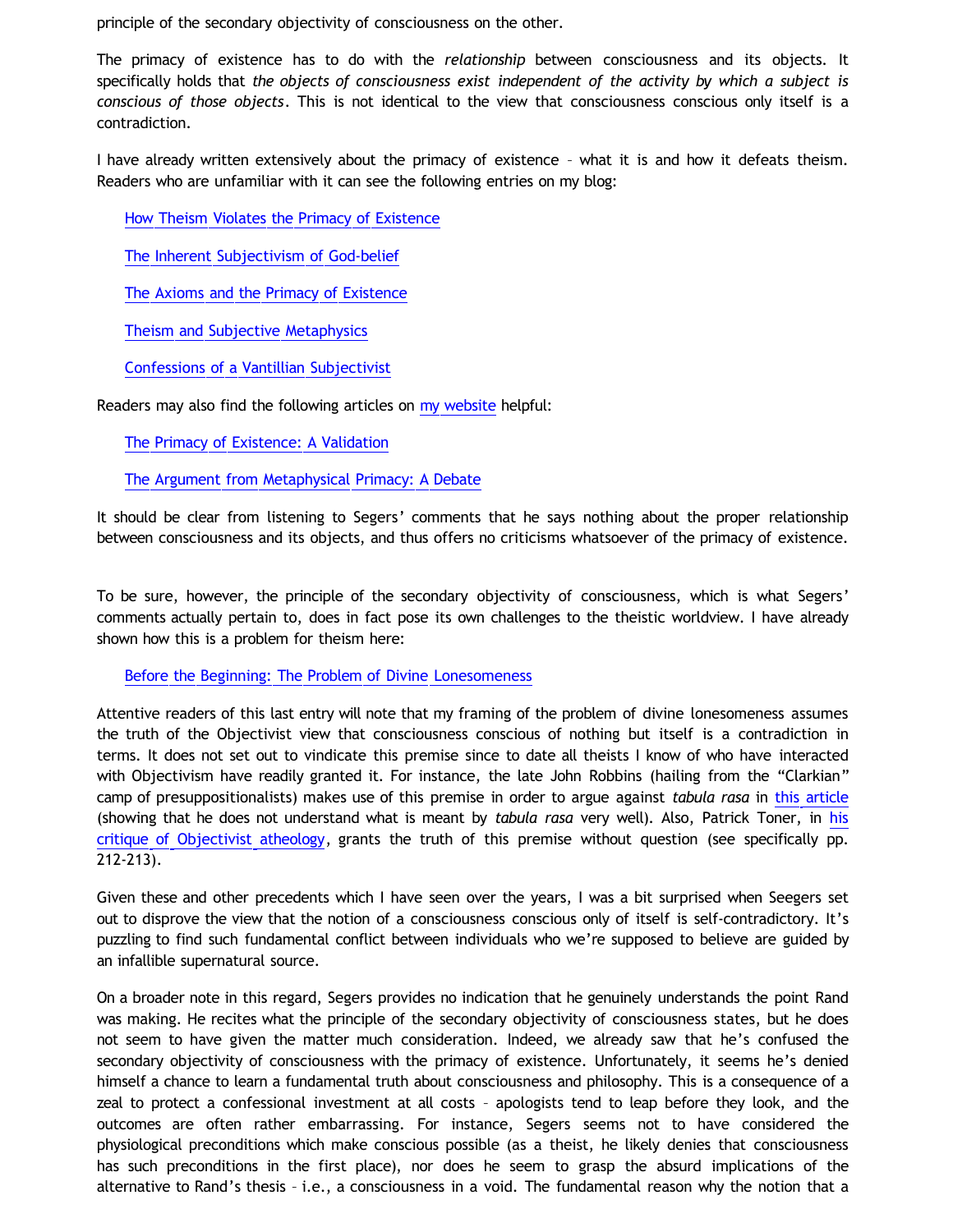consciousness that has only itself as its sole object is inherently contradictory, never seems to dawn on Segers.

Let me say a few words then about the nature of consciousness and how it secures the principle of the secondary objectivity of consciousness. This will help readers better understand what this principle holds and why Segers' attempted refutation of it fails.

The principle of the secondary objectivity of consciousness holds that consciousness can in fact be its own object (where 'object' denotes something one is aware of), *but only after it has content other than itself*. Objectivism recognizes that consciousness is not an independently existing entity, but in fact a particular type of *activity* performed by a biological organism. I have already posted a discussion of mine in which I defend the view that consciousness is in fact biological (see my blog [The Biological Nature of Consciousness](http://bahnsenburner.blogspot.com/2010/06/biological-nature-of-consciousness.html)). Speaking on the nature of consciousness as it pertains to philosophy, Rand wrote:

Awareness is not a passive state, but an active process. On the lower levels of awareness, a complex neurological process is required to enable man to experience a sensation and to integrate sensations into percepts; that process is automatic and non-volitional: man is aware of its results, but not of the process itself. On the higher, conceptual level, the process is psychological, conscious and volitional. In either case, awareness is achieved and maintained by continuous action.

Directly or indirectly, every phenomenon of consciousness is derived from one's awareness of the external world. Some object, i.e., some content, is involved in every state of awareness. Extrospection is a process of cognition directed outward—a process of apprehending some existent(s) of the external world. Introspection is a process of cognition directed inward—a process of apprehending one's own psychological actions in regard to some existent(s) of the external world, such actions as thinking, feeling, reminiscing, etc. It is only in relation to the external world that the various actions of a consciousness can be experienced, grasped, defined or communicated. Awareness is awareness of something. A content-less state of consciousness is a contradiction in terms. (*Introduction to Objectivist Epistemology*, p. 37)

Various scientific experiments have vindicated this view (for instance, in his three-part lecture *The Metaphysics of Consciousness*, philosopher Harry Binswanger discusses various scientific experiments, some of which he himself participated in, which explored the physiological aspects of consciousness). Consciousness at its lower levels consists of physical action, such as the response of the retina to light, while on the cognitive activity at the conceptual level is also a type of activity. Consciousness at all levels is active in nature.

The axiom of consciousness holds that consciousness is consciousness *of something* - i.e., that *consciousness always involves an object*. This is a first-level recognition which one grasps when he focuses his awareness on his conscious activity: whenever he is consciousness, there will always be something he is conscious *of*. *What* he is conscious *of* is known in Objectivism as the *object* of his consciousness. Where there is no object, there is no consciousness.

To be an object of consciousness, the object first has to exist. One cannot be conscious of something that does not exist (save of course in the confines of his imagination). And just as one cannot be conscious of a thing unless it exists, one cannot be conscious of an *activity* until it happens. Since consciousness is essentially an *action* performed by an organism, the action of consciousness would need to happen before it could be available as an object of any consciousness, including its own. In other words, an organism cannot be conscious of its own consciousness until it has performed those actions by which it is conscious of something; before this, it's simply not available as an object to be conscious of.

This is true for the three basic levels of consciousness which man possesses, namely the level of sensation, of perception, and of conceptualization. One could not be conscious of one's own sensations until he has sensed something; only then could his sensory activity be available as an object of his own consciousness. Similarly with perception: one could not be conscious of one's own perception until he has perceived something; only then could his perceptual activity be available as an object of his own consciousness. Lastly, one could not be conscious of one's own conceptualization until he has conceptualized something; only then could his conceptual activity be available as an object of his own consciousness.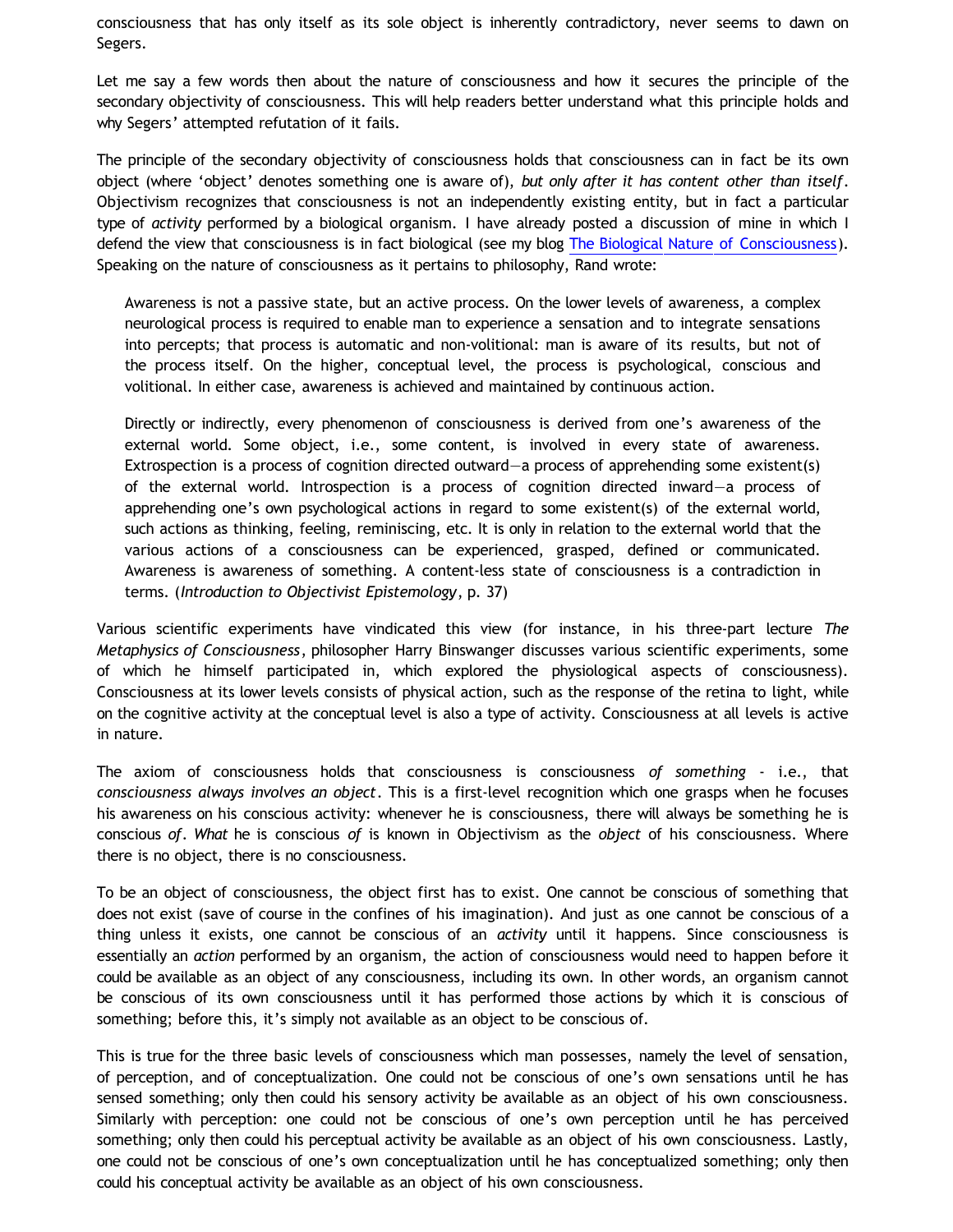So there are three fundamental facts about the nature of consciousness to consider here:

- 1. Consciousness requires an object.
- 2. Consciousness is essentially active in nature.
- 3. Consciousness cannot be its own object unless it exists, which means: until it *happens*.

It is for these reasons, as explained above, that conscious can in fact be an object of itself, but only as a *secondary* object – it must have an object distinct from its own activity before its own activity can itself be an object of its own activity. Thus Objectivism is correct in affirming that the notion of a consciousness conscious *only* of itself is a contradiction in terms: it would constitute an affirmation of consciousness while ignoring the nature of consciousness. Thus the notion commits the fallacy of the stolen concept.

Notice something else which is often overlooked. When we think about our own conscious activity, the conscious activity about which we're thinking is always in relation ultimately to some object other than itself. Take for example any instance in which you thought about your conscious activity. I'm thinking now about the time I was planning a trip to Hong Kong. The object of my present thinking is my planning of a trip to Hong Kong. My planning activity was itself a conscious activity, but notice that it had an object independent of that activity – namely Hong Kong and the various constraints involved in traveling there. In fact, I cannot think of any instance of conscious activity which did not have an object independent of that activity. If Segers or anyone else can think of one, I would have to ask: what would qualify that activity as *conscious* activity rather than, say, *vegetative* activity? Here's where you will find a lot of blanking out among those who still want to say Objectivism is wrong on this point.

So, to put the matter in a nutshell and hopefully bring it home for those who may still be having a hard time understanding this, we can safely say: it is perfectly fine to speak of consciousness, and in so doing, consciousness is an object of our speaking – i.e., it is an object of consciousness at that point. But since consciousness requires and object, the very idea of *consciousness of consciousness* forces the question: Consciousness of consciousness *of what*? To answer this by saying "consciousness of consciousness of *itself*" is essentially to say: "Consciousness of consciousness of consciousness," which in turn forces the obvious question: Consciousness of consciousness of consciousness *of what*? To continue lengthening the chain by adding more instances of "of consciousness" to answer this question, is to confess that one really has no answer, but insists on there not being any object independent of consciousness itself. At which point we can wonder why, but it couldn't be important – no evasion of reality ever is.

Now that the Objectivist position has been more fully elucidated, and its affirmation of the principle of the secondary objectivity of consciousness validated, let us examine Segers' attempts to vindicate the view that the notion of a consciousness conscious *only* of itself is non-contradictory.

His first objection is as follows:

The problem is that that's false. One of the first things that a conscious mind is conscious of is itself. So the argument fails to show a contradiction.

Segers flatly declares the Objectivist principle of the secondary objectivity of consciousness "false," but provides no proof for this. He asserts that "one of the first things that a conscious mind is conscious of is itself," but he provides no support for this whatsoever. Indeed, in order to overturn the Objectivist view, he would have to do more than show that one's own mind is merely *one* of the first things that one is conscious, but rather that it is in fact *the* first thing it is conscious of. And no, imaginative scenarios which posit unrealistic hypotheses of what "could" happen in some "possible world" (i.e., in some *imaginary* realm) will not do here. Objectivism holds to the primacy of facts, not imagination, so it is facts that will need to be brought to bear against Objectivism if one is going to be able to mount an internal critique here.

In cross-examining Segers' claim that "one of the first things that a conscious mind is conscious of is itself," my first question in response to this is: *How does he know this?* Of course, Segers does not anticipate such a question, for he provides no indication of how he could know it. But indeed, how could one know that the first object one is aware of when he begins his awareness as such, is his own mind? What content would be there? What exactly is it that he would be aware of at this stage of experience? Segers apparently does not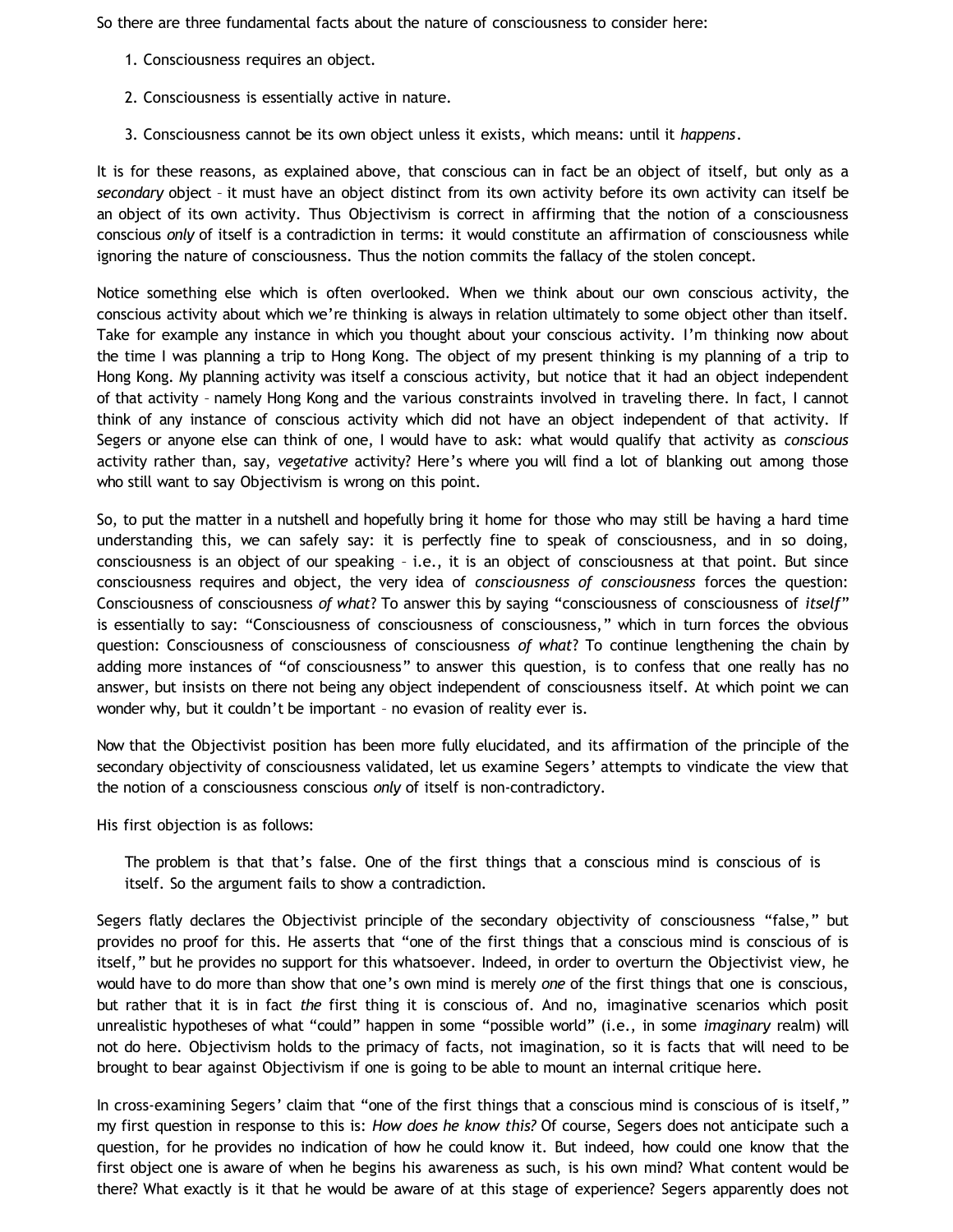object to the view that consciousness does in fact require an object – that consciousness is consciousness *of something* (which means the issue of metaphysical primacy – i.e., the question of the proper orientation in the relationship between consciousness and its objects – is unavoidable and inevitable). But has he considered *how* a mind might have awareness of itself, especially before it's been conscious of something independent of itself? By what means would a nascent conscious mind be conscious of itself? Segers does not say. How could there be a mind there unless it had accrued content in the first place, and thus could be identified as a repository of knowledge, memories, projections, inferences, and the such? Segers is so anxious to declare Objectivism false that he doesn't dare consider the issues in an adult manner. Perhaps he senses that if he did, he'd find only good reasons to concede to Objectivism here, and he clearly doesn't want to do that.

What's noteworthy here is Segers' acknowledgement, embedded in his statement, that there is in fact a sequence of stages in the conscious process. This is clear when he says "one of the *first* things that a conscious mind is conscious of…." Segers does not seem to be challenging the premise that a consciousness *starts* in some way. That this premise even seems intuitively true on the face of it is due to the fact that consciousness is *active* in nature, as we saw affirmed by Rand above.

When an organism first begins its life, it is initially conscious of that with which it first comes into sensory contact. This wouldn't be a "mind." It couldn't, even on the Christian's view, since "mind" is not something that one can be aware of through the senses. The Christian will likely want to contend against the view that an organism will first be conscious of things by means of sensation, for if he concedes this premise, then he must concede any objection against the position that consciousness conscious only of itself is a contradiction in terms. But since this would only prove fatal to theism in the long run (again, see my blog on [the problem of](http://bahnsenburner.blogspot.com/2008/07/before-beginning-problem-of-divine.html) [divine lonesomeness](http://bahnsenburner.blogspot.com/2008/07/before-beginning-problem-of-divine.html)), the Christian is pleased to depart from the realm of fact and fantasize alternatives.

But let's consider the mind that is conscious *only of itself*, and of nothing else. Let us ask: What would qualify a consciousness conscious only of itself as a consciousness in the first place? What would it be conscious of? Of its own consciousness? Consciousness *of what*? Blank out. Segers calls it a "mind." So let us ask then: what *content* would this mind have at this initial stage of experience? If it has any content, what would be the nature of that content? If that content is distinct from the mind's own conscious activity, then Segers needs to rethink his objection (of course, we've already seen reasons why he should do so). What would be the source or origin of that content? If Segers is right, then it could not have gotten that content through some prior conscious contact with something, for the nature of Segers' objection requires that this would not have taken place. Either the mind of which a consciousness is allegedly first aware has content – and thus requires an explanation of where that content came from and how it got there – or it has no content, in which case it needs to be explained what exactly this consciousness is supposedly conscious of, and how it qualifies as a "mind." Neither option holds any promise of surviving scrutiny, for either alternative ends up committing the fallacy of the stolen concept: a mind that begins with content already in place would be a mind that could not have acquired its content by any objective means – for it did not " acquire" its content through conscious activity. Alternatively, a mind that begins with no content cannot qualify as a mind, for it would have no content to be mindful of.

Let us turn now to Segers next objection to the principle of the secondary objectivity of consciousness:

The second thing is it's self-refuting. Because when Ayn Rand made that argument, she refutes her own primacy of existence by presupposing the primacy of her own consciousness in order to argue against the primacy of consciousness.

Segers charges that, in formulating the view that consciousness conscious only of itself is a contradiction in terms, that she was somehow "presupposing the primacy of her own consciousness." But Segers does not show where Rand did this, nor quote her words in order to show that his charge against her is at all accurate.

Contrary to what Severs asserts, it is not possible for Rand to be "presupposing the primacy of her own consciousness" with respect to the present matter, for she is simply identifying facts that she's observed. Identifying the facts that one observes does not imply that one is "presupposing the primacy of [one's] own consciousness." Rand would happily acknowledge, as consistency with her metaphysics would require, that the facts she was identifying obtained independent of her preferences, feelings, ignorance, limitations of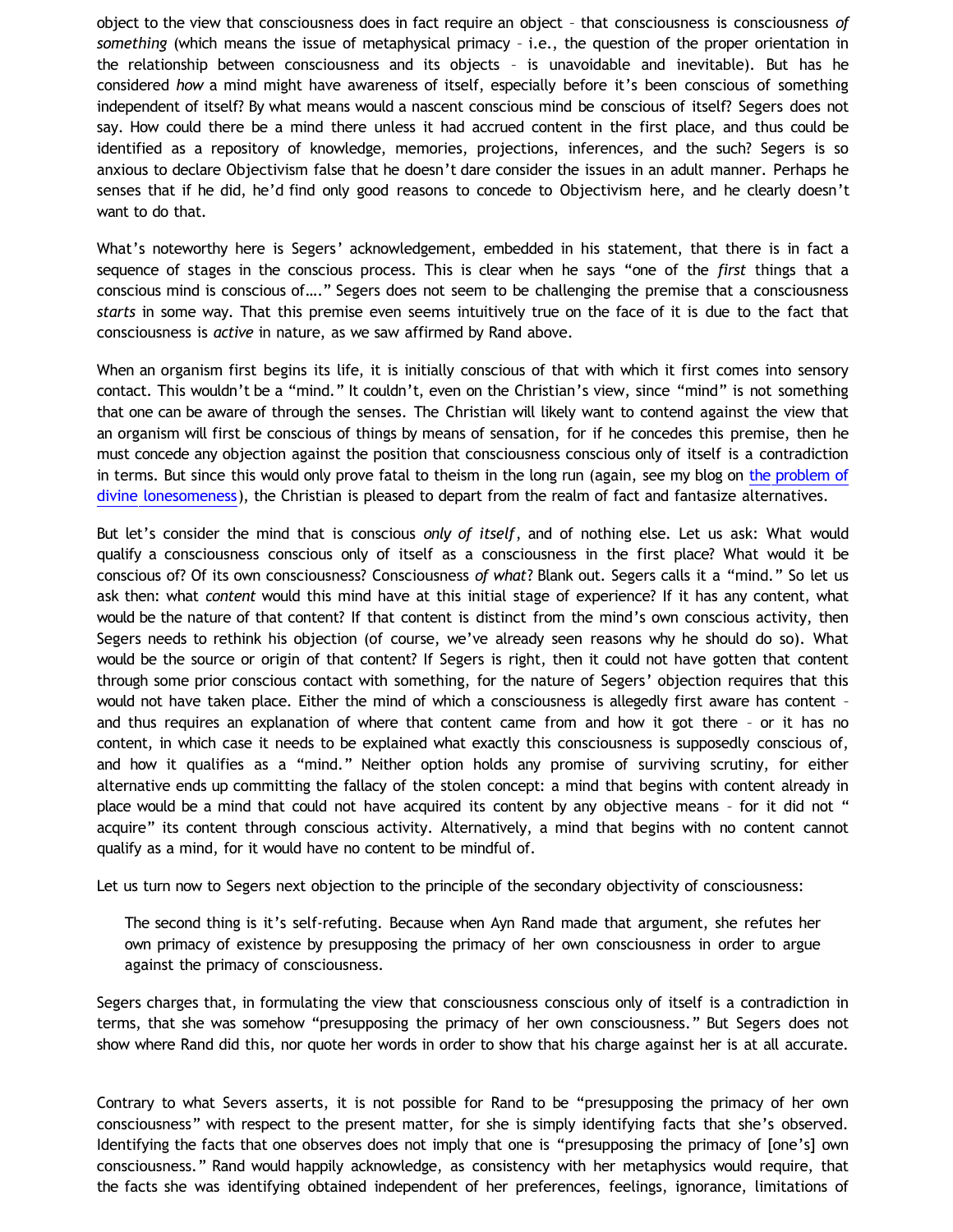understanding, imagination, desires, memories, etc., i.e., that their factuality did not depend on her own conscious activity in regard to them. The only way that Rand could be legitimately accused of "presupposing the primacy of her own consciousness" would be if in fact Rand argued as though the facts of reality were what she wanted them to be, that the facts conformed to her conscious dictates, that she had the power to command reality to obey her will. Rand certainly was not arguing on the basis of the assuming that the facts obey her consciousness, and no one – including Segers – has shown that she was. Segers doesn't even try to!

What's more, Segers has already shown that he does not have an informed grasp of the issue of metaphysical primacy to begin with, for, as I showed above, he has confused the secondary objectivity of consciousness with the primacy of existence itself. Besides, if Segers were right that the primacy of existence is false, and therefore the primacy of consciousness were right, then why would Rand be wrong in assuming the primacy of her own consciousness? Segers might say that in doing so she was being inconsistent with her own metaphysical premises. But the burden would be upon Segers to show that this would be a problem if the primacy of existence were false, as he has asserted. Any attempt to show that inconsistency is somehow a defect in one's view would necessarily assume the truth of the primacy of existence (Segers surely wouldn't be saying it's a defect because he *wants* it to be so, would he?), which would simply undermine his own objection.

In fact, Segers' does not realize how his own criticism depends on Rand being right, or how the success of his criticism would only mean that Rand would be correct in saying whatever she says regardless of why she said it. This is the beauty of Rand's argument: to argue against it both assumes the truth of her position, and also implies that there could be no legitimate gripe against what she says if her opponents were correct. It is this kind of self-securing position that makes presuppositionalists green with envy when it comes to Objectivism.

But Segers does not stop there. His next objection proceeds as follows:

And thirdly it begs the question. She's assuming her own conclusion implicitly in her premise. She's basically saying a consciousness that isn't conscious of anything but itself is a contradiction in terms because it isn't conscious of anything.

In order to show that Rand begs the question with regard to either the primacy of existence (the actual primacy of existence, which Segers does not even criticize) or the secondary objectivity of consciousness, Segers would have to restate the allegedly question-begging argument that Rand supposedly gave on behalf of either position, using her own words (and not those manufactured for the purpose of finding fault), and show that their respective conclusions depend on premises which assumed the truth of those conclusions. Segers has not done this. If in fact she did do this, and Segers were aware of it, it would be puzzling for him not to support his charge with documentary evidence.

In the case of the primacy of existence, Rand held this recognition to be *axiomatic* (cf. *Philosophy: Who Needs It*, p. 24). If Rand is correct that the primacy of existence is in fact axiomatic, she could affirm it on the basis of its axiomatic nature alone, and thus she would not need to infer it as a conclusion from a prior set of premises. In other words, Rand was in fact *not* begging the question when she affirmed the primacy of existence, any more than one is "begging the question" when one sees a tree before him and says, "that's a tree." An axiom is not a conclusion in a proof; it is not something that one needs to argue *to*. Quite simply, then, since Rand did not need to argue on behalf of the primacy of existence, there is simply no opportunity for her to beg the question in the first place. Had Segers more familiarity with Objectivism (i.e., if he knew what he was talking about), he would know this much. Thus his very charge against Rand here shows that he' s acting on the basis of ignorance, not knowledge.

In her novel *Atlas Shrugged*, Rand characterized an axiom as follows:

An axiom is a statement that identifies the base of knowledge and of any further statement pertaining to that knowledge, a statement necessarily contained in all others, whether any particular speaker chooses to identify it or not. An axiom is a proposition that defeats its opponents by the fact that they have to accept it and use it in the process of any attempt to deny it.

The fact that existence holds metaphysical primacy over consciousness is foundational to knowledge. It is the principle which makes reason possible. Reason operates by gathering facts, identifying them conceptually and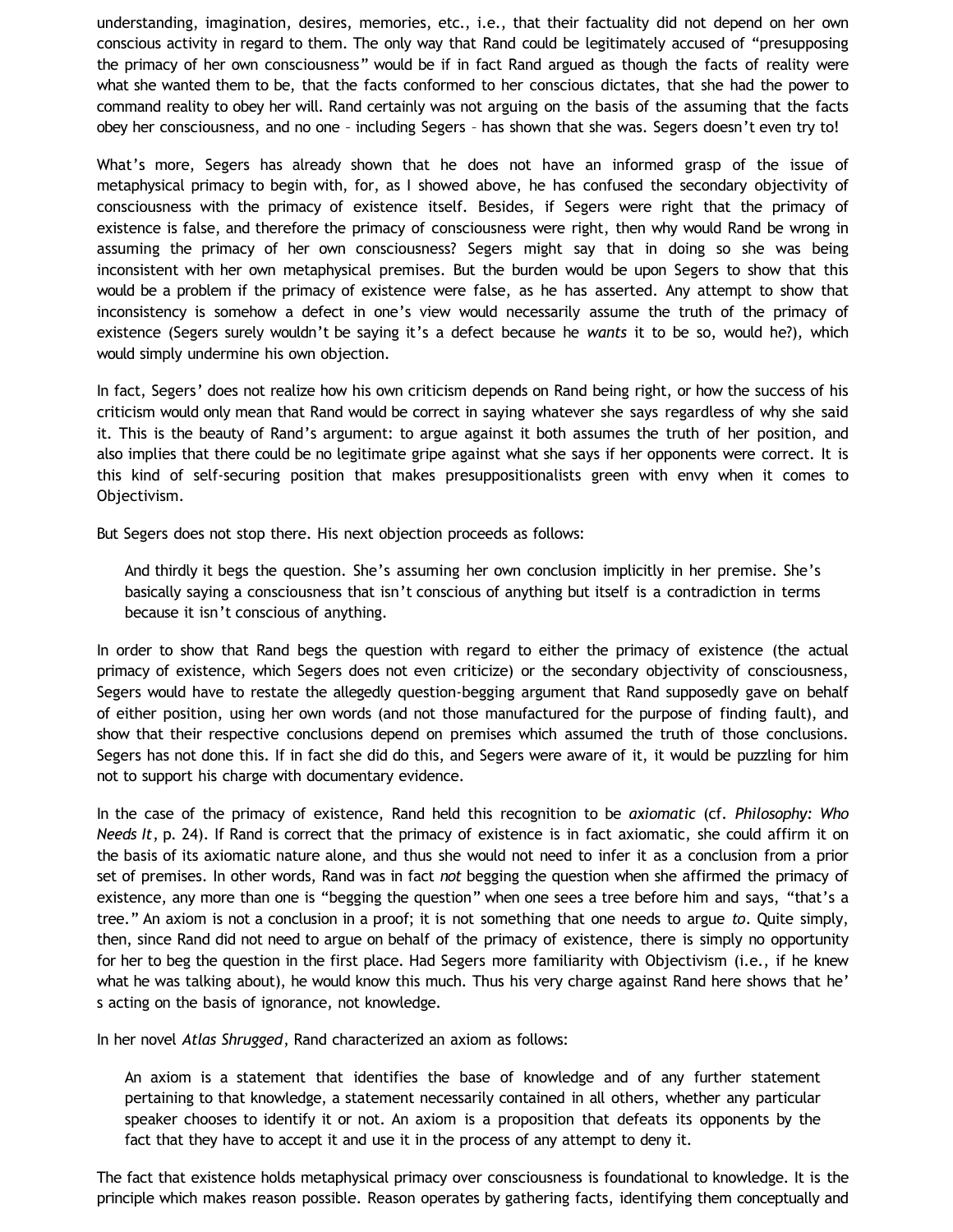integrating them in a logical hierarchy. For this to be possible, one must acknowledge the objectivity of facts at the outset – i.e., that facts are what they are independent of one's own conscious activity, whether it be one's own preferences, fantasies, emotions, wishing, resentment, etc. It is the primacy of existence which underwrites the recognition that *wishing doesn't make it so*. Consequently, to deny the primacy of existence is tantamount to affirming that wishing *does* make it so. Thus it should not come as any surprise when theists seek to undermine the primacy of existence – it's devastating to their god-belief!

But what about the secondary objectivity of consciousness? Did Rand beg the question in any argument that she might have put forth on behalf of establishing this truth? Again, Segers does not quote Rand and show us where Rand actually did beg the question, or commit any other informal fallacy for that matter. Rand simply put two and two together and came up with four. She started with the axiom of consciousness – namely the recognition that consciousness is consciousness of something – and noted the fact that consciousness is essentially a type of action. Moreover, since one cannot be aware of an action until it happens, conscious activity in regard to some object independent of itself must take place before consciousness itself could be available as an object of itself. As such the principle of the secondary objectivity of consciousness is essentially the product of an integration of immediately available facts, namely those which I have just identified.

Piecing together what Segers says to arrive at what he thinks Rand's supposed argument for the secondary objectivity of consciousness, I think it's clear that he thinks the premise that "consciousness isn't conscious of anything" somehow figures into Rand's thinking (for Segers explicitly identifies this as the offending premise in what he takes to be a question-begging argument). But clearly Rand did not think that " consciousness isn't conscious of anything." She couldn't be more explicit: "Some object, i.e., some content, is involved in every state of awareness" (*Introduction to Objectivist Epistemology*, p. 37). For Rand, contrary to Segers' construal, consciousness is consciousness *of something*. Rand herself offered support for this view by pointing out that "before [a consciousness] could identify itself as consciousness, it had to be conscious of something [other than itself]" ("Galt's Speech," *Atlas Shrugged*). And even though Segers quotes this statement in his recitation of Rand's position, he has failed to integrate it into the broader view which Rand is affirming. Indeed, he has replaced it with a premise of his own making ("consciousness isn't conscious of anything") which Rand nowhere ever affirmed.

My exploration of the secondary objectivity of consciousness above vindicates Rand's discovery that a consciousness would need to have awareness of some object distinct from its own activity before that activity could itself be an object of its awareness. As we saw, the axiomatic recognition that *consciousness requires an object* is key to this discovery about consciousness. Another key discovery is the fact that consciousness is essentially a type of *activity*, and as such, it cannot be an object of consciousness *until it happens*. So Rand does not beg the question here either, for she is not attempting to *prove* that "a consciousness conscious of nothing but itself is a contradiction in terms" from some a set of premises which conceptually reduces to this conclusion.

But I must say that, in terms of presuppositionalism itself, I'm often taken aback by the charge of begging the question from this brand of apologist. Indeed, one can detect among them a fickle attitude towards circularity in argumentation. It almost seems that presuppositionalists think circularity is acceptable when it occurs in their own arguments, but objectionable when it (supposedly) occurs in arguments offered by non-theists. It is clear from what Segers states here, for instance, that he finds the instance of circularity in an argument (even if it doesn't actually exist) to be an instance of fallacy.

No less than the renowned popularizer of presuppositional apologetics Greg Bahnsen sought explicitly to excuse instances of circularity in one's reasoning. In a footnote in his major opus on Vantillian apologetics, Bahnsen wrote:

'Circularity' in one's philosophical system is just another name for 'consistency' in outlook throughout one's system. That is, one's starting point and final conclusion cohere with each other. ( *Van Til's Apologetic: Readings & Analysis*, p. 170.n42.)

Segers himself has weighed in on this matter, essentially agreeing with Bahnsen. In an entry on [his blog](http://graceinthetriad.blogspot.com/) devoted to the question [Is Circular Reasoning Always Fallacious?](http://graceinthetriad.blogspot.com/2011/06/is-circular-reasoning-always-fallacious.html) Segers clearly affirms that there are times when circular reasoning is *not* fallacious, and even holds that "Circular reasoning is unavoidable to some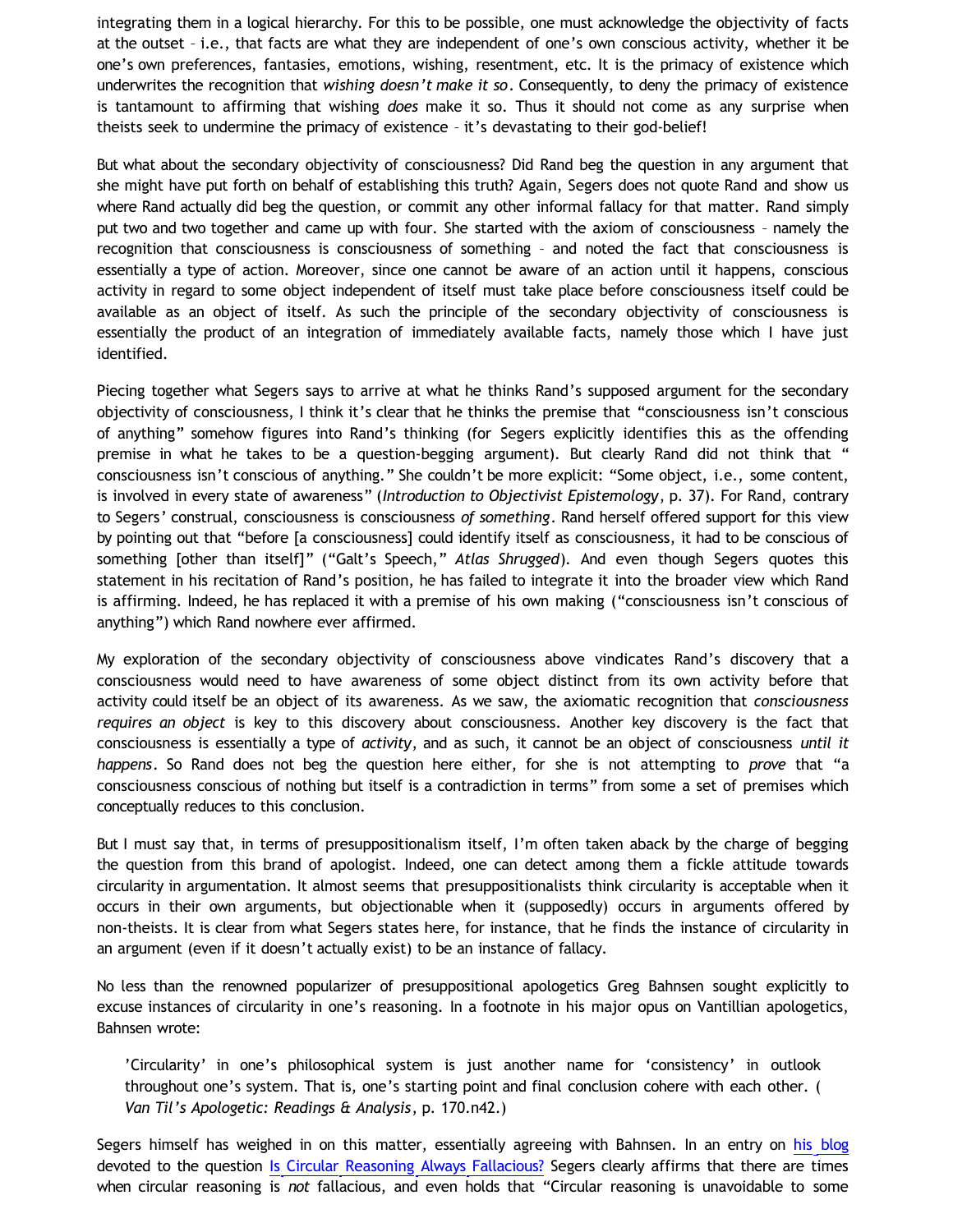degree when proving one's ultimate standard." (If you're thinking, "My, that's rich!" – you're not alone, but it will have to wait for a future blog entry all its own.) Segers goes on to say that the Christian god "uses a non-fallacious type of circular reasoning when He makes an oath," and believes that "clearly some degree of circular reasoning is necessary when proving one's ultimate authority." On this view, a Blarko-believer's argument for the existence of Blarko the WonderBeing which contains premises assuming Blarko's existence, cannot be dismissed on the basis that it commits an informal fallacy!

Segers elaborates on the matter as follows:

…all circles aren't necessarily fallacious. Begging the question is often considered a fallacy because it is usually arbitrary. But it can be non-arbitrary if it goes beyond a simple circle (i.e., the Bible is true because it says so) and uses additional information to support its conclusion. If the ultimate authority is first assumed and you find out later you have good reasons for it because without it you cannot make sense out of anything, then its perfectly legitimate to reason in a circle.

And here I thought circular reasoning was objectionable because it seeks to bypass legitimate rules of inference! I suppose the question at this point becomes: How does one determine when begging the question "goes beyond a simple circle"? How – and when – does the use of "additional information to support its conclusion" divest a question-begging argument of its offending fallacy?

With Segers' enlightening comments in mind, we can now ask: If Rand in fact begged the question in favor of the principle of the secondary objectivity of consciousness, why suppose it's the fallacious kind of begging the question, and not the non-fallacious kind of begging the question that Segers finds perfectly acceptable, even "unavoidable"?

The upshot for Segers' third objection then is:

(1) he's not accurately represented Rand's rationale for affirming the principle of the secondary objectivity of consciousness in justifying his charge that she begged the question in defense of it;

(2) he has not shown that Rand actually committed anything which his own analysis of circularity considers fallacious (i.e., he has not shown that any part of Rand's position on the matter is " arbitrary" – whatever this concept could mean or be objectionable in the context of Christianity); and

(3) he has not shown that the facts which can be brought to bear on the matter do not themselves " go… beyond a simple circle."

By Segers' own criteria regarding question-begging arguments, even if he could legitimately *establish* that Rand begged the question (and he can't), one could legitimately (on Segers' own assumptions) say: "Well and good!" and not be bothered by the matter. For Segers has handed us an "excuse," something which his own apologetic method loves to claim, in a display of feigned triumph, that men are universally without.

Segers' then gives his final objection:

Fourthly, it's also self-refuting because it makes the same mistake that logical positivism made in the middle of the 20th century because it claims a priori that the only way we can know things is through the five senses when that proposition isn't known through the five senses.

Objectivism is not logical positivism. Nor does Objectivism inherit the errors and fallacies to which the logical positivists committed themselves. It really doesn't matter how many different sense modalities man has. Say he had fourteen sense modalities instead of five. The same principle would still apply: he would still have awareness of objects *by some means*, and those means would be sensory in nature. Such a consciousness, if it also had the ability to form concepts as man in fact does, would still be able to formulate conceptual knowledge from the basis of sense perception, as man in fact does, and there's no reason to suppose that it would be able to make *discoveries* about the nature of knowledge it thus forms. Man possesses five sense modalities, and he has the ability to form concepts from perceptual input. He also has the ability to discover facts about the nature of knowledge thus formed, by means of introspection. Such discoveries are performed firsthand as part of experience, and the knowledge formed from identifying the objects discovered in that experience and integrated according to an objective process (namely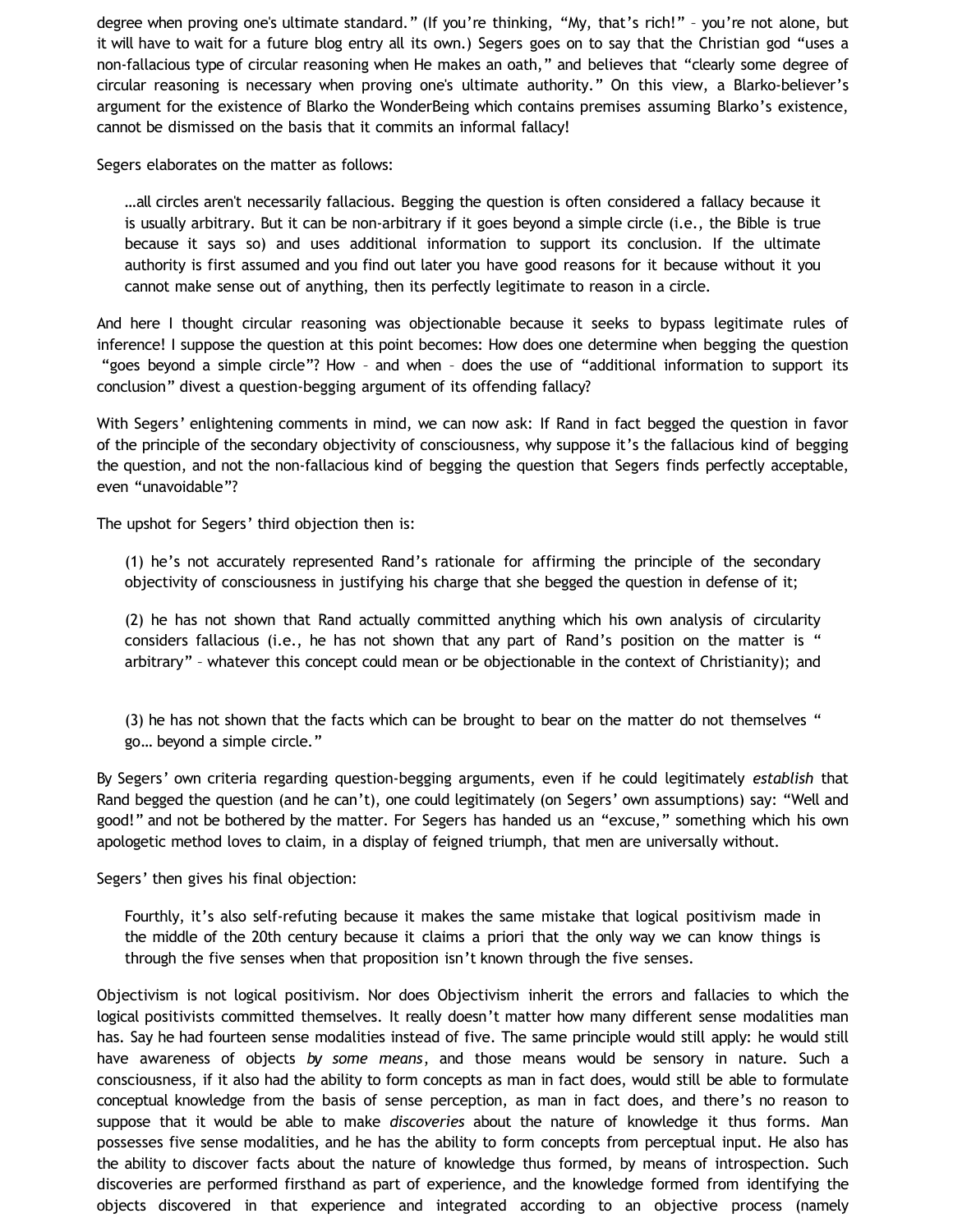concept-formation, a process of abstraction, as laid out in Rand's *Introduction to Objectivist Epistemology*), would be *a posteriori* knowledge, not *a priori* knowledge.

If man has the ability to form knowledge *conceptually*, then the knowledge he thus forms and the process by which he forms it can themselves be objects of his awareness, too. Remember that an object is *what* a consciousness is conscious *of*. This can be a particular concrete (such as a rock, a chair, a person, etc.), a process (such as the earth orbiting the sun, tying one's shoe, writing a letter, forming concepts, etc.), an abstraction (such as the concept 'man', the concept 'freedom', etc.), a proposition, etc. So why cannot the sum of his knowledge be an object of his conscious activity? Why cannot the *nature* of his knowledge be the object of his probing inquiry? The theist might say, "But you don't have awareness of your knowledge and its nature by means of sensation!" which is well and good. But then again, we don't claim to in the first place. So what value has the theist added by interjecting this?

Of course, when we speak about the general nature of knowledge, one issue which should be clarified at the outset is: Knowledge *of what*? Just as consciousness needs an object, so does knowledge. For the Objectivist, knowledge is knowledge *of reality* acquired through an objective process. For the theist, " knowledge" is really a blurring of the distinction between reality and imagination while granting primacy to the imagination and confusing its products with reality. It lacks an objective process, and cannot develop by means of an objective process.

One of the inestimably valuable philosophical advantages which Objectivism has over a theistic worldview, such as Christianity, is the fact that Objectivism has a theory of concepts. Indeed, it is the *objective* theory of concepts, and this theory explains in step-by-step fashion how the human mind generates conceptual knowledge from perceptual input.

If we are capable of tracking the course of the development of our knowledge, and even discovering the proper methods by which knowledge is discovered and validated, why would it be so objectionable to formulate general truths which denote what we have discovered about knowledge? If we understand that knowledge is knowledge *of reality*, that there is a distinction between reality and imagination (the primacy of existence, wishing doesn't make it so, etc.), and that the proper methodology by which we develop our knowledge of reality begins with objective input from reality (i.e., via the senses) and proceeds by means of a process of abstraction (as analyzed by the objective theory of concepts) by which we form concepts on the basis of perceptual input, why would the general recognition that (legitimate) knowledge of reality is *ultimately* based on sensory input? Obviously this is not an *a priori* declaration, but in fact an inescapable fact which we discover as we explore the nature of knowledge beginning at its roots.

Critics of Objectivism often make the mistake of assuming that, since Objectivism recognizes that knowledge of reality *begins* with sense perception, that Objectivism must therefore hold that *all* knowledge is therefore confined to the perceptual level of awareness. This is a most superficial non sequitur, and ignores the enormous data that Objectivism brings to bear in enlightening our understanding of the conceptual level of awareness. Quite simply, Objectivists do not claim to know that all knowledge is *ultimately* based in sense perception because they *perceived* this to be the case by means of the senses. We have the conceptual level of consciousness, and we have the objective theory of concepts to validate this recognition. It would be a most futile effort to attempt a refutation of this, as the Objectivist demolition of skepticism has shown (see for instance David Kelley's *The Evidence of the Senses* which demonstrates how skeptical arguments against the senses crumble into a debris field of stolen concepts).

Presuppositionalists, however, adhere to a worldview which has no theory of concepts to begin with (you certainly won't find such a theory in the bible), so they are in the dark when it comes to understanding the relationship between the conceptual level of consciousness and sense perception. It is in this systemic darkness to which their religious worldview holds them hostage that they generate superficial objections which trade illicitly on mischaracterizing their non-Christian targets.

So contrary to Segers' accusation here, Objectivism does not argue on some *a priori* basis that "the only way we can know things is through the five senses." We do not have to prove that man must be the way that he is any more than we have to prove that he couldn't have been otherwise. All we need to do is discover what actually is the case, and this includes understanding his nature as a living organism possessing a consciousness capable of conceptual integration as well as the nature of knowledge produced by such means.